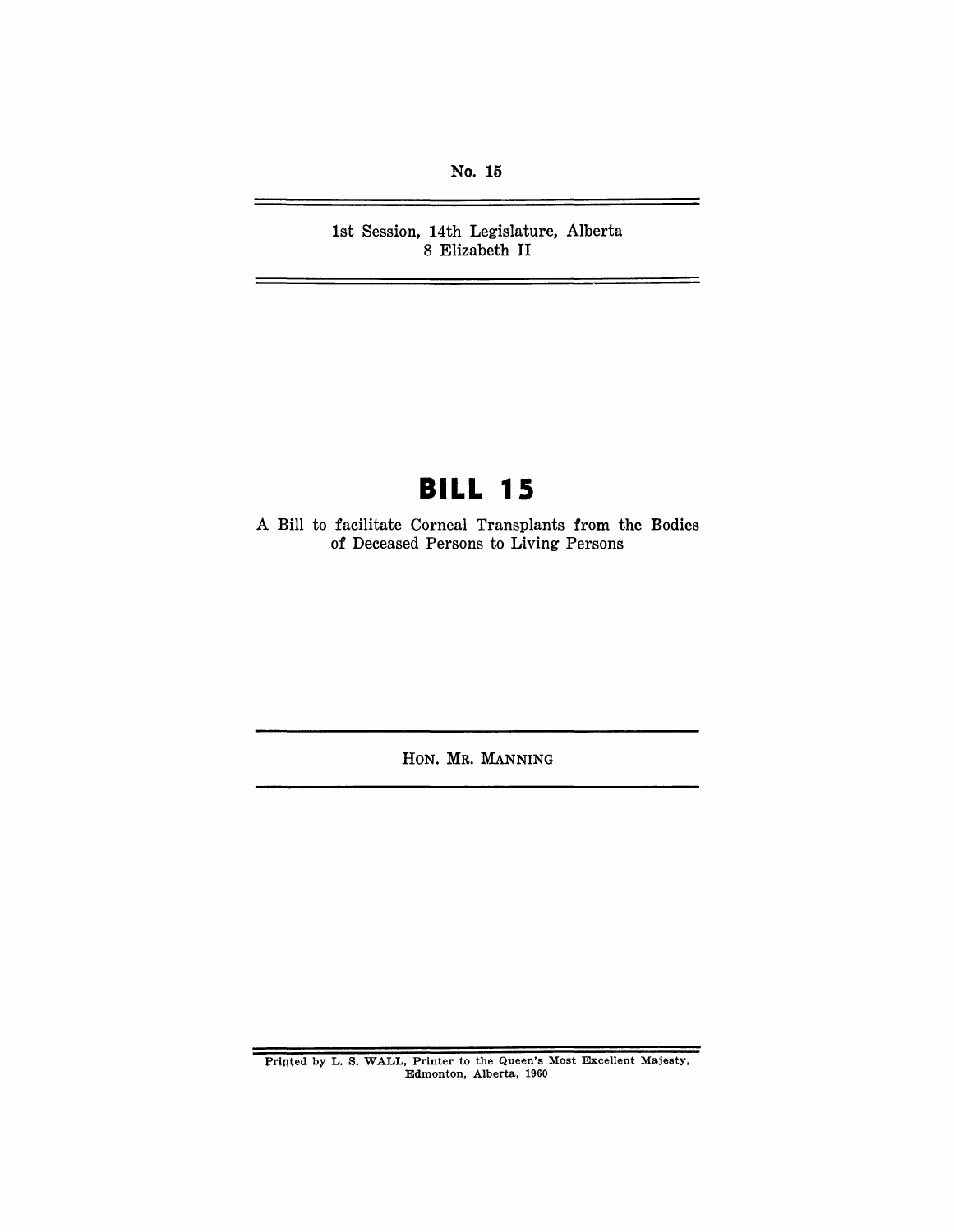**Explanatory Note** 

General. This Bill enacts a uniform Act recommended by the Conference of Commissioners on Uniformity of Legislation in Canada. At the present time there is doubt about the power of a person to direct how any part of his body may be disposed of after his death. This Act sets out a procedure whereby a person is enabled to direct that after his death his eyes may be used for the purpose of improving or restoring the sight of a living person.

**2.** Interpretation.

**3.** Where a person who dies in a hospital has directed that his eyes be used for corneal transplants the administrative head of the hospital may authorize their removal and use.

**4.** Where the person dies outside a hospital, the authority for removal may be given as set out.

**5.** Where a deceased person has not made a request under clause 3 or 4, removal of the eyes may be authorized by the appropriate person as set out.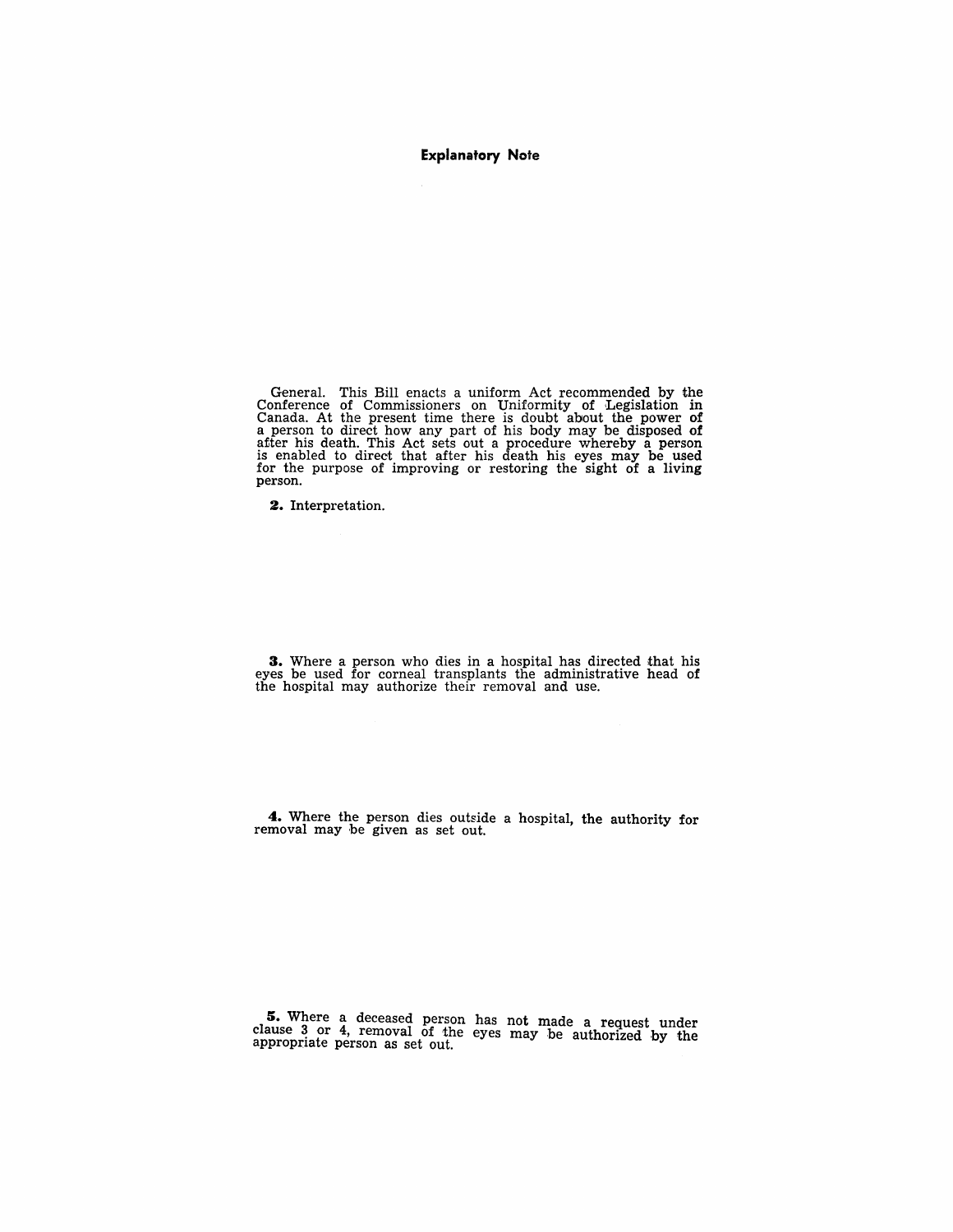### **BILL**

#### No. 15 of 1960

#### An Act to facilitate Corneal Transplants from the Bodies of Deceased Persons to Living Persons

#### *(Assented to* , *1960)*

HER MAJESTY, by and with the advice and consent of the Legislative Assembly of the Province of Alberta, enacts as follows:

1.. This Act may be cited as *"The Corneal Transplants Act".* 

2. In this Act, "person lawfully in possession of the body" does not include

- (a) a coroner in possession of a body for the purpose of investigation,
- $(b)$  an embalmer or funeral director in possession of a body for the purpose of its burial, cremation or other disposition, or
- (c) the Public Trustee.

3. Where a person, either in writing at any time or orally in the presence of at least two witnesses during his last illness, has requested that his eyes be used after his death for the purpose of improving or restoring the sight of a living person and he dies in a hospital, the administrative head of the hospital or the person acting in that capacity may authorize the removal of the eyes from the body of the deceased person by a duly qualified medical practitioner and their use for that purpose.

4. Where a person, either in writing at any time or orally in the presence of at least two witnesses during his last illness, has requested that his eyes be used after his death for the purpose of improving or restoring the sight of a living person and he dies in a place other than a hospital, his spouse, or if none, any of his children of full age, or if none, either of his parents, or if none, any of his brothers or sisters, or if none, the person lawfully in possession of the body of the deceased person, may authorize the removal of the eyes from the body of the deceased person by a duly qualified medical practitioner and their use for that purpose.

5. Where a person has not made a request under section 3 or 4 and dies either in or outside a hospital, his spouse, or if none, any of his children of full age, or if none,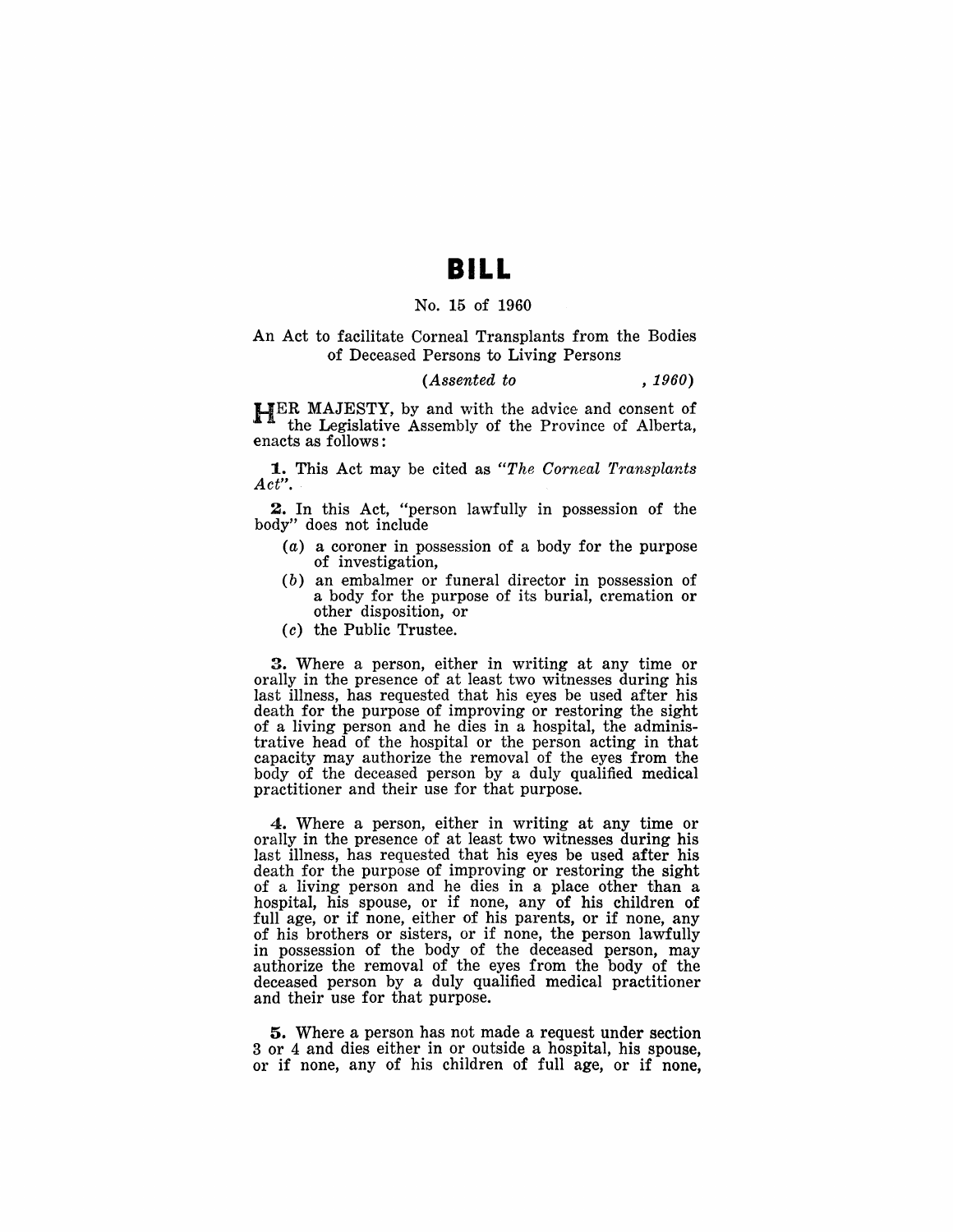**6.** Sufficiency of authority.

- **7.** Withdrawal of request.
- **8.** Authority for removal not to be given where inquest possible.
- **9.** Lawful dealings not affected.

**10.** Coming into force.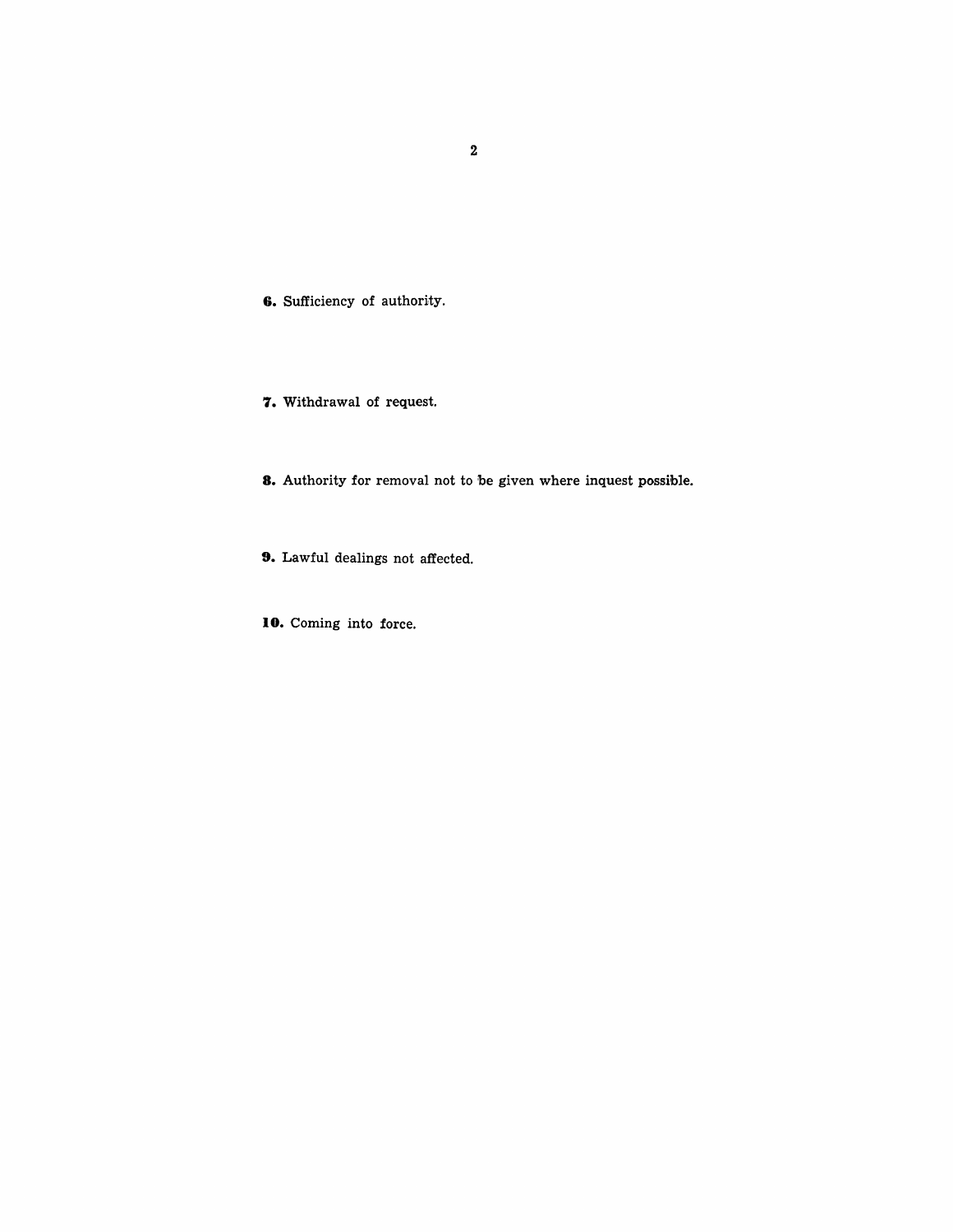either of his parents, or if none, any of his brothers or sisters, or if none, the person lawfully in possession of the body of the deceased person, may authorize the removal of the eyes from the body of the deceased person by a duly qualified medical practitioner and their use for the purpose of improving or restoring the sight of a living person.

G. An authority given under section 3, 4 or 5 is sufficient warrant for the removal of the eyes from the body of the deceased person by a duly qualified medical practitioner and their use for the purpose of improving or restoring the sight of a living person.

7. An authority shall not be given under section 3 or 4 if the person empowered to give the authority has reason to believe that the person who made the request subsequently withdrew it.

8. An authority shall not be given under section 3, 4 or 5 if the person empowered to give the authority has reason to believe that an inquest may be required to be held on the body of the deceased.

9. Nothing in this Act makes unlawful any dealing with the body of a deceased person that would be lawful if this Act had not been passed.

10. This Act comes into force on the day upon which it is assented to.